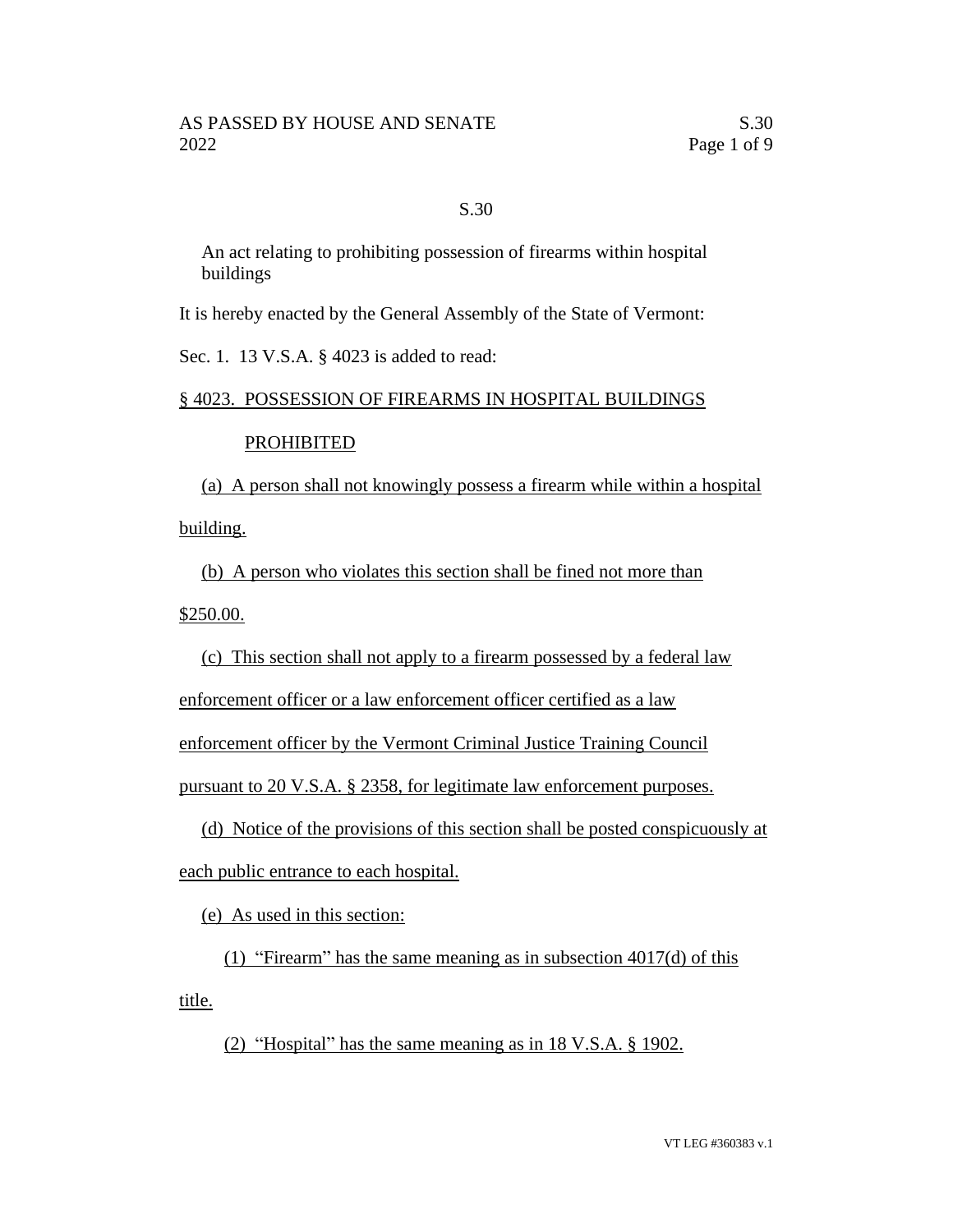Sec. 2. 13 V.S.A. § 4019 is amended to read:

## § 4019. FIREARMS TRANSFERS; BACKGROUND CHECKS

(a) As used in this section:

\* \* \*

(4) "Licensed dealer" means a person issued a license as a dealer in firearms pursuant to 18 U.S.C. § 923(a).

(5) "Proposed transferee" means an unlicensed person to whom a proposed transferor intends to transfer a firearm.

(6) "Proposed transferor" means an unlicensed person who intends to transfer a firearm to another unlicensed person.

(7) "Transfer" means to transfer ownership of a firearm by means of sale, trade, or gift.

(8) "Unlicensed person" means a person who has not been issued a license as a dealer, importer, or manufacturer in firearms pursuant to 18 U.S.C. § 923(a).

(b)(1) Except as provided in subsection (e) of this section, an unlicensed person shall not transfer a firearm to another unlicensed person unless:

(A) the proposed transferor and the proposed transferee physically appear together with the firearm before a licensed dealer and request that the licensed dealer facilitate the transfer; and

(B) the licensed dealer agrees to facilitate the transfer.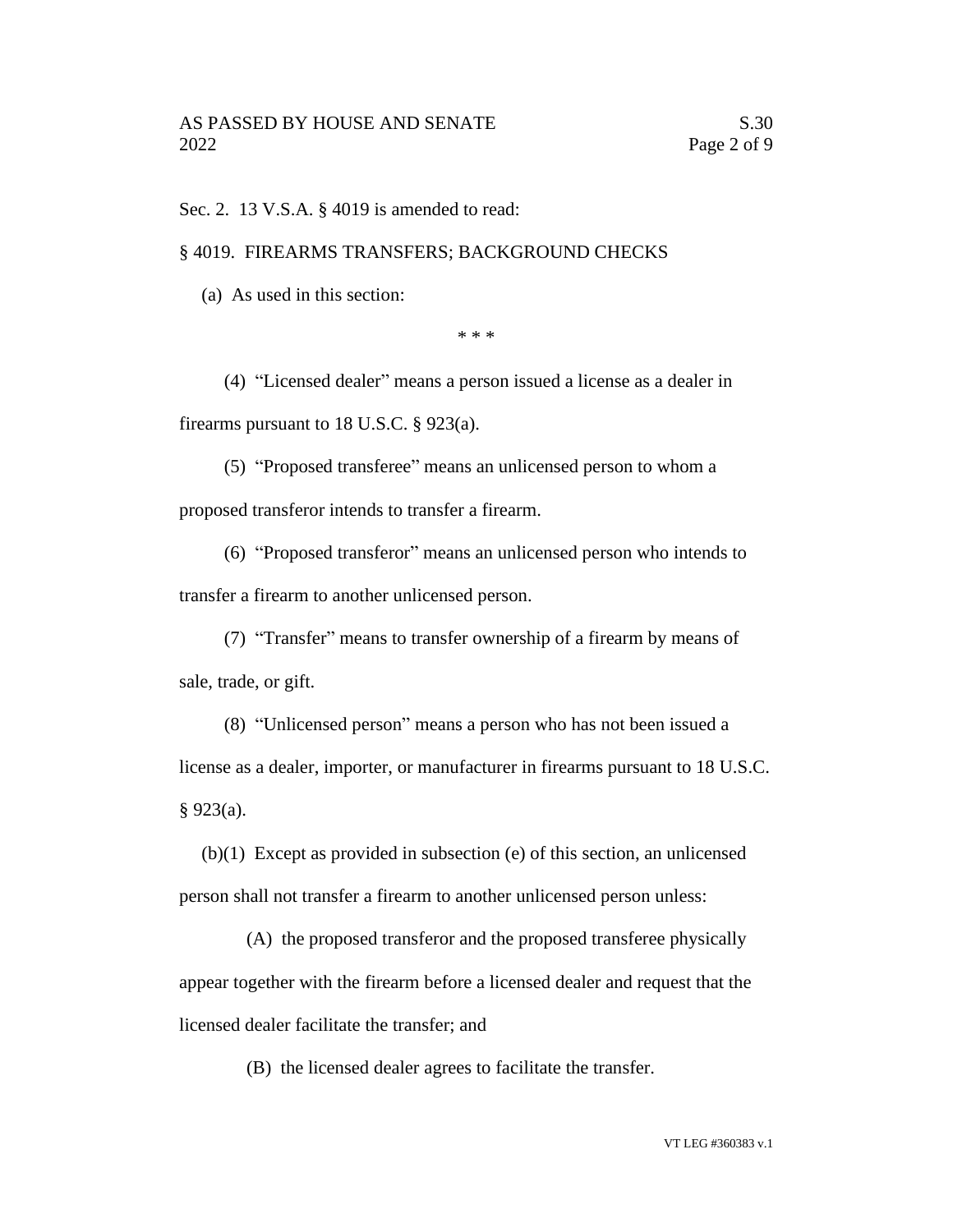(2) A person shall not, in connection with the transfer or attempted transfer of a firearm pursuant to this section, knowingly make a false statement or exhibit a false identification intended to deceive a licensed dealer with respect to any fact material to the transfer.

\* \* \*

(d) A person shall not transfer a firearm to another person if:

(1) the transfer requires a background check under this section or under federal law; and

(2) the licensed dealer facilitating the transfer has not been provided with a unique identification number for the transfer by the National Instant Criminal Background Check System.

 $\left(\frac{d}{e}\right)(e)(1)$  An unlicensed person who transfers a firearm to another unlicensed person in violation of subdivision  $(b)(1)$  of this section shall be imprisoned not more than one year or fined not more than \$500.00, or both.

(2) A person who violates subdivision (b)(2) or subsection (d) of this section shall be imprisoned not more than one year or fined not more than \$500.00, or both.

 $(e)(f)$  This section shall not apply to:

(1) the transfer of a firearm by or to a law enforcement agency;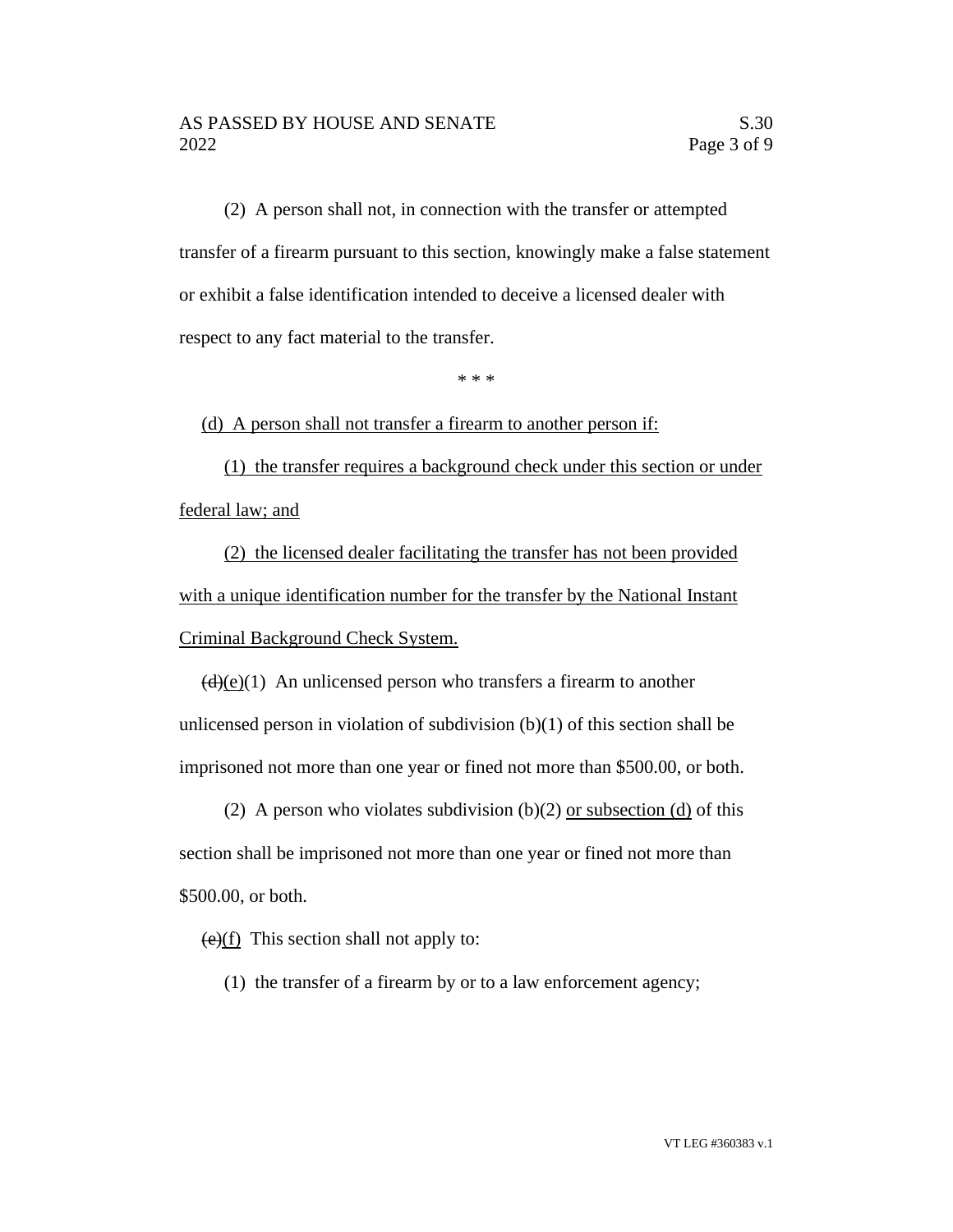(2) the transfer of a firearm by or to a law enforcement officer or member of the U.S. Armed Forces acting within the course of his or her official duties;

(3) the transfer of a firearm from one immediate family member to another immediate family member; or

(4) a person who transfers the firearm to another person in order to prevent imminent harm to any person, provided that this subdivision shall only apply while the risk of imminent harm exists.

 $(f)(g)$  A licensed dealer who facilitates a firearm transfer pursuant to this section shall be immune from any civil or criminal liability for any actions taken or omissions made when facilitating the transfer in reliance on the provisions of this section. This subsection shall not apply to reckless or intentional misconduct by a licensed dealer.

Sec. 3. 13 V.S.A. § 4057 is amended to read:

§ 4057. PROCEDURE

(a) Except as otherwise specified, proceedings commenced under this subchapter shall be in accordance with the Vermont Rules for Family Proceedings and shall be in addition to any other available civil or criminal remedies.

\* \* \*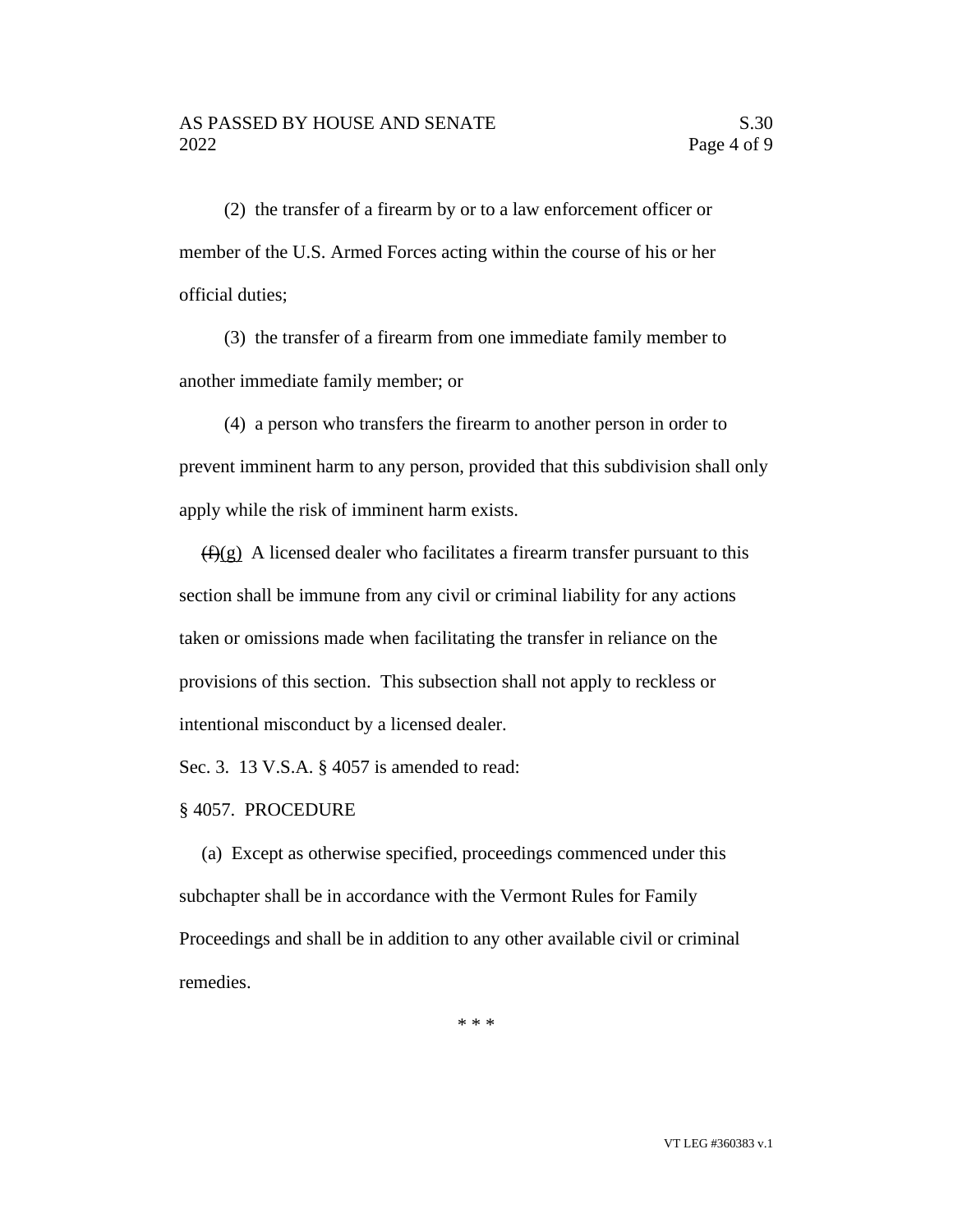$(d)(1)$  For purposes of a petition filed pursuant to this subchapter, a health care provider may notify a law enforcement officer when the provider believes in good faith that disclosure of the information is necessary to prevent or lessen a serious and imminent threat to the health or safety of a person or the public.

(2) As used in this subsection:

(A) "Health care provider" has the same meaning as in 18 V.S.A. § 9402.

(B) "Necessary to prevent or lessen a serious and imminent threat to the health or safety of a person or the public" includes circumstances when the health care provider reasonably believes that the patient poses an extreme risk of causing harm to themselves or another person by purchasing, possessing, or receiving a dangerous weapon or by having a dangerous weapon within the patient's custody or control.

Sec. 4. 13 V.S.A. § 4062 is added to read:

§ 4062. ANNUAL REPORTING; OFFICE OF COURT ADMINISTRATOR

# AND AGENCY OF HUMAN SERVICES

(a) On or before September 1, 2022 and annually thereafter, the Court Administrator, with the assistance of the Agency of Human Services, shall report data on the use of extreme risk protection orders during the previous year to the Senate and House Committees on Judiciary.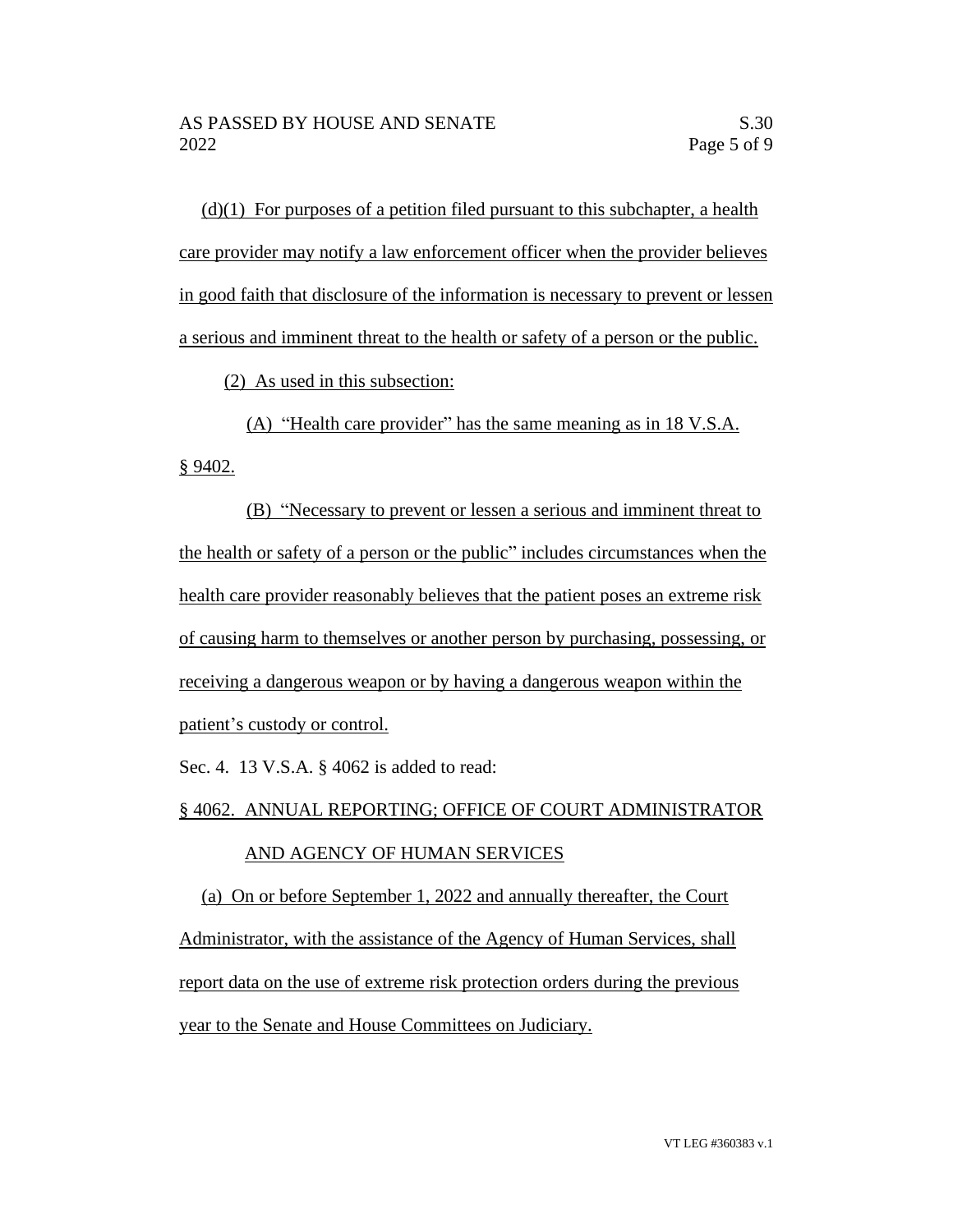(b) The reports required by this section shall include the following data for the previous year:

(1) the number of extreme risk protection order petitions filed and the number of orders issued;

(2) geographical data indicating the county where the petition was filed; and

(3) follow-up information describing whether the order was renewed or terminated pursuant to section 4055 of this title and whether the subject of the order was charged with violating it under section 4058 of this title.

(c) The Agency of Human Services shall include in the reports required by this section an analysis of the impact of extreme risk prevention orders on Vermont suicide rates, including any relevant data relied on or utilized by the Agency for purposes of providing the information required by 2017 Acts and Resolves No. 34, An act relating to evaluation of suicide profiles.

Sec. 5. 13 V.S.A. § 4021 is amended to read:

### § 4021. LARGE CAPACITY AMMUNITION FEEDING DEVICES

(a) A person shall not manufacture, possess, transfer, offer for sale, purchase, or receive or import into this State a large capacity ammunition feeding device. As used in this subsection, "import" shall does not include the transportation back into this State of a large capacity ammunition feeding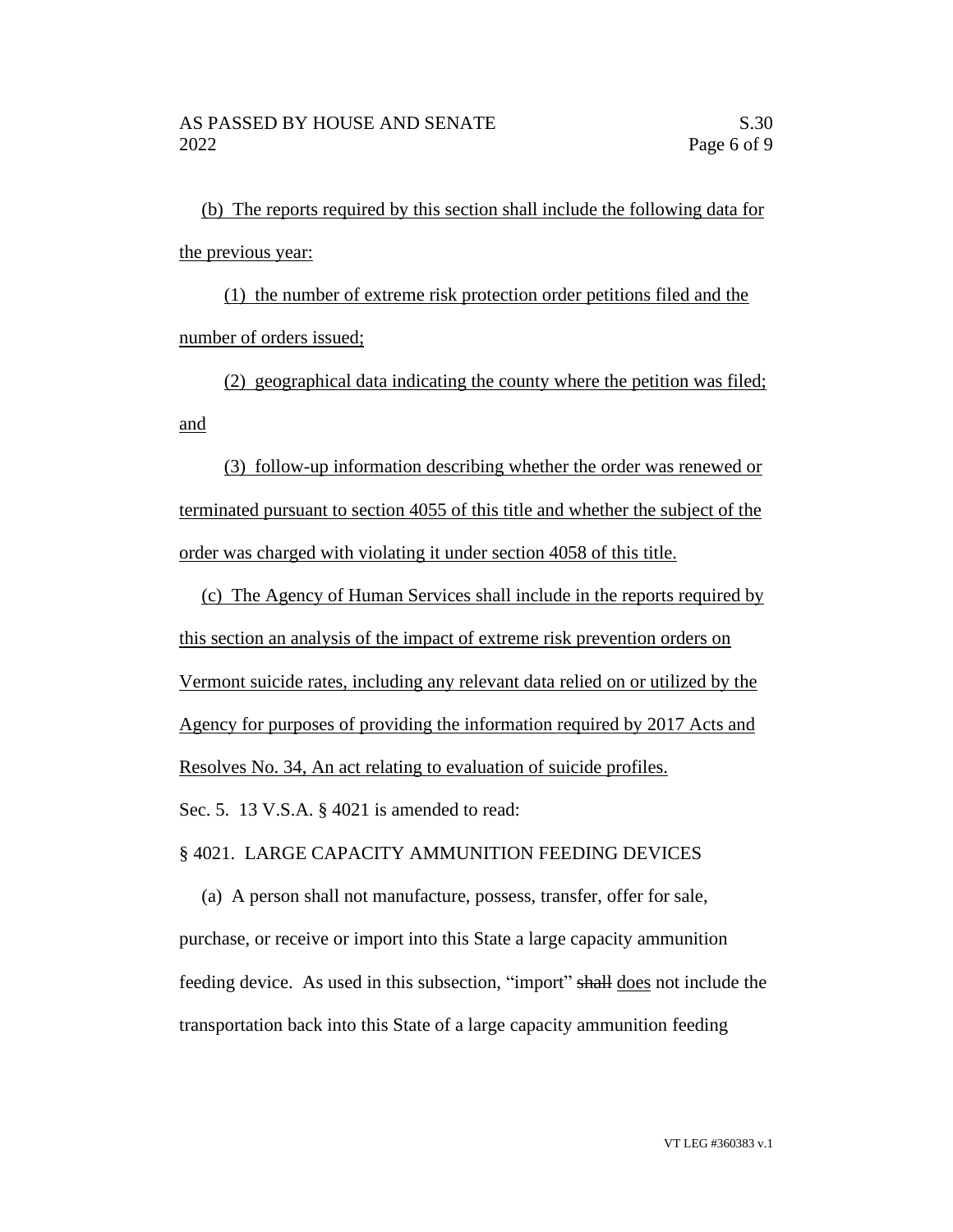## AS PASSED BY HOUSE AND SENATE S.30 2022 **Page 7 of 9**

device by the same person who transported the device out of State if the person possessed the device on or before the effective date of this section.

\* \* \*

 $(d)(1)$  This section shall not apply to any large capacity ammunition feeding device:

\* \* \*

(F) transported by a resident of another state into this State for the exclusive purpose of use in an organized shooting competition sponsored by an entity registered with the Secretary of State if the device is lawfully possessed under the laws of another state.

\* \* \*

Sec. 6. 15 V.S.A. § 1104 is amended to read:

### § 1104. EMERGENCY RELIEF

(a) In accordance with the Vermont Rules of Civil Procedure, temporary orders under this chapter may be issued ex parte, without notice to the defendant, upon motion and findings by the court that the defendant has abused the plaintiff or the plaintiff's children, or both. The plaintiff shall submit an affidavit in support of the order. A minor 16 years of age or older, or a minor of any age who is in a dating relationship as defined in subdivision  $1101(2)$  of this chapter, may seek relief on his or her own behalf. Relief under this section shall be limited as follows: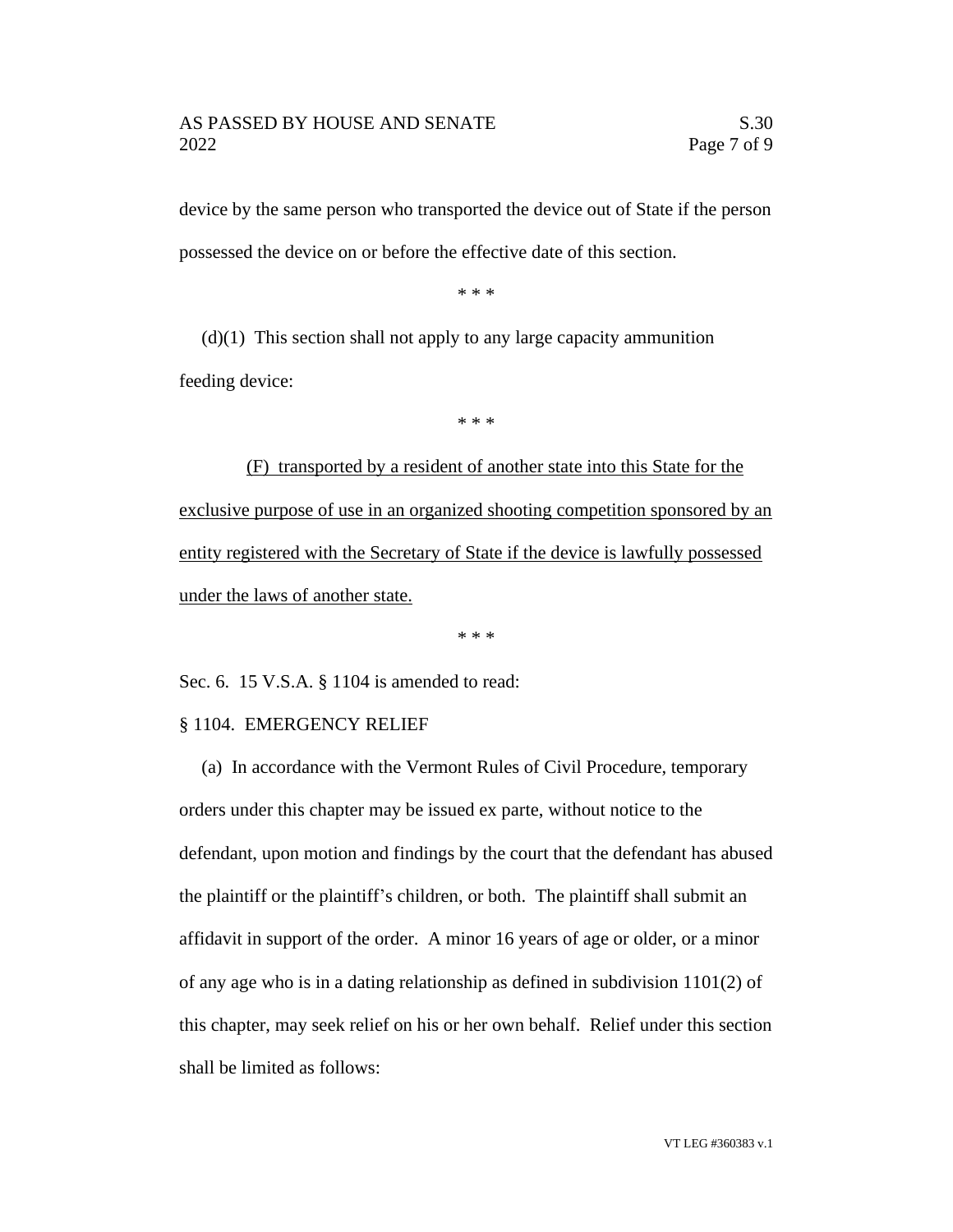(1) Upon a finding that there is an immediate danger of further abuse, an order may be granted requiring the defendant:

(A) to refrain from abusing the plaintiff or his or her children, or both, or from cruelly treating as defined in 13 V.S.A. § 352 or 352a or killing any animal owned, possessed, leased, kept, or held as a pet by either party or by a minor child residing in the household;

(B) to refrain from interfering with the plaintiff's personal liberty or the personal liberty of the plaintiff's children, or both;

(C) to refrain from coming within a fixed distance of the plaintiff, the plaintiff's children, the plaintiff's residence, or the plaintiff's place of employment; and

(D) to refrain from contacting the plaintiff or the plaintiff's children, or both, in any way, whether directly, indirectly, or through a third party, with the purpose of making contact with the plaintiff, including in writing or by telephone, e-mail, or other electronic communication; or

(E) to immediately relinquish, until the expiration of the order, all firearms that are in the defendant's possession, ownership, or control and to refrain from acquiring or possessing any firearms while the order is in effect.

(2) Upon a finding that the plaintiff, his or her or the plaintiff's children, or both, have been forced from the household and will be without shelter unless the defendant is ordered to vacate the premises, the court may order the